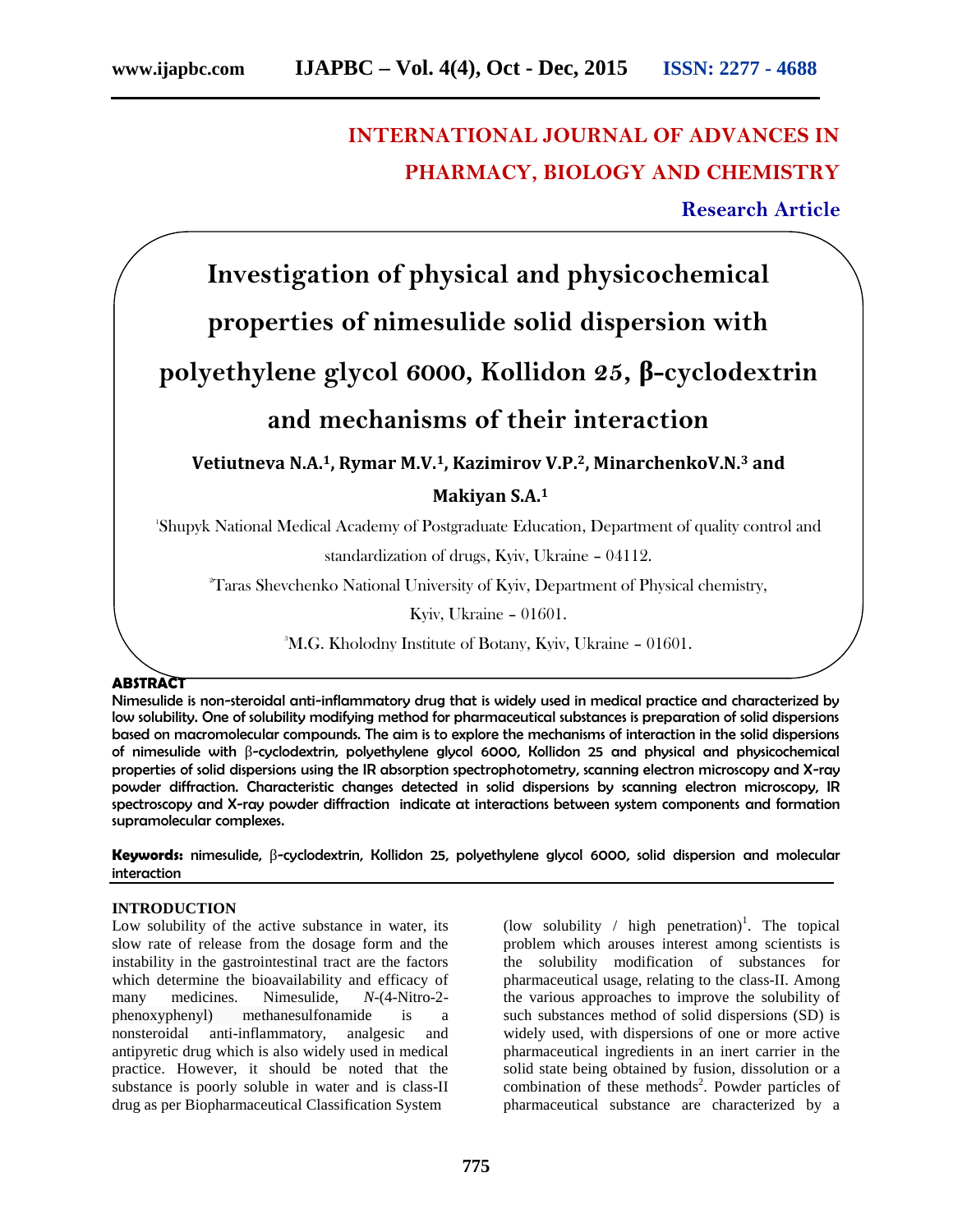smaller size, an improved wettability and dispersion in comparison with the pure substance, which consequently increase solubility. In addition, SD can change the state of the pharmaceutical substance from crystalline to amorphous. In many cases, amorphous state of substance is the best compared to crystalline as it increases solubility. Hydrophilic polymers such as polyethylene glycol (PEG), polyvinylpyrrolidone (PVP) with different molecular weights and cyclodextrins (CD) are actively investigated as  $carriers$ <sup>3-5</sup>.

As of today modern methods of the SD physical properties study are scanning electron microscopy (SEM) and X-ray powder diffraction, which allow to investigate the size, shape, structure and crystalline or amorphous state of substance $6-8$ . The main method of studying the mechanisms of compounds interaction, including the formation of SD, is absorption spectrophotometry in the infrared region, which reveals the nature of relations and changes in the fine chemical structure in the formation of new compounds and complexes $^{9,10}$ .

The aim is to explore the mechanisms of interaction in the SD of nimesulide with -CD, PEG 6000, Kollidon 25 (K-25) and physical and physicochemical properties of SD using the IR absorption spectrophotometry, scanning electron microscopy and X-ray powder diffraction.

#### **MATERIALS AND METHODS**

The nimesulide substance (Aarti drugs limited, India) that meets the requirements of QCT producer has been used in the studies. PEG 6000 (Sigma, Germany), Kollidon 25 (BASF, Germany), cyclodextrin (ISP, Switzerland) meet the requirements of regulatory and technical documents. SD nimesulide with PEG, PVP, -CD were prepared by co-precipitation in the ratio nimesulide to carrier 1:2. The physical mixture was prepared by mixing nimesulide in the same proportions as the SD.

Scanning electron microscopy was performed using a scanning electron microscope JSM 6060 LA, Jeol, Japan. Samples of the substance carriers (PEG, PVP,

-CD) and solid dispersions fixed on the aluminum tables by using double-sided adhesive tape, covered by a thin layer of gold (20 nm). Research was conducted using parameters voltage 30 kV, working distance (12-14 mm).

IR spectra of the samples were obtained using infrared spectrophotometer Specord-75 (Germany). Samples were prepared as KBr tablets.

Powder X-ray diffraction was performed using diffractometer DRON 3. Sealed X-ray tube with molybdenum anode (current 18 mA, voltage 34 kV)

was used. Scanning range  $3^0 - 22^0$ , in increments of  $0.02<sup>0</sup>$  and 1 s counting time.

#### **RESULTS**

*Scanning electron microscopy.* SEM of nimesulide substance is a rounded particle with the size of  $1 - 20$ µm. Kollidon 25 is a rounded particle with the size of  $50 - 90$  µm with evenly spaced grooves on their surface. PEG 6000 and -cyclodextrin are crystalline agglomerates of different shapes, with the size of particles  $40 - 80 \mu m$  and  $20 - 60 \mu m$ , respectively (Figure 1).

In the samples of physical mixtures the location of substance nimesulide particles can be observed on the surface of Kollidon 25 and PEG 6000, the latter forms a "substrate", which can be explained by the physical properties of carriers, i. e. PEG high plasticity and stickiness of Kollidon 25 (Fig. 2). SEM of physical mixture with -CD is a combination of substance and carrier particles. In physical mixtures of nimesulide and carriers retain their structure and do not interact.

SEM of nimesulide solid dispersion with PEG 6000 is presented by agglomerates with a rounded size of 50 - 100 µm, consisting of substance particles and carriers with partial formation of solid solution (Figure 3). SD with Kollidon 25 is a homogeneous particles of different shapes of 20 - 60 µm. In SEM of solid dispersions with -CD, there are two kinds of particles including particles of recrystallized nimesulide of oblong shape and particles of carrier located in its surface layer of nimesulide particles. SEM of solid dispersion demonstrates the interaction between the pharmaceutical substance and carriers that can increase solubility of nimesulide.

*Powder X-ray diffraction.* Nimesulide substance diffraction pattern is characterized by intense peaks at diffraction angle of 8.8<sup>0</sup>, 10<sup>0</sup>, 10.6<sup>0</sup> and 10.9<sup>0</sup>, and diffraction pattern of PEG 6000 at  $8.6^{\circ}$  and  $10.5^{\circ}$ , which are indicators of their crystalline state (Figure 4). In the diffraction pattern of nimesulide physical mixture with PEG 6000 peaks are observed which are characteristic of the substance nimesulide and the carrier. Reduction of major peaks intensity of substance nimesulide and the carrier, as well as the reduction of the substance peak at diffraction angle of  $10.6<sup>0</sup>$  are characteristics of SD diffraction which indicate transition of pharmaceutical substance into an amorphous state.

-CD diffraction pattern is characterized by peaks at diffraction angles of 5.7<sup>0</sup>, 9.6<sup>0</sup>, 10.3<sup>0</sup>, 12.2<sup>0</sup> and 15.8<sup>0</sup> (Figure 5). In the diffraction pattern of nimesulide- - CD physical mixture peaks are observed which are characteristic of the substance nimesulide and the carrier. Nimesulide- -CD solid dispersion diffraction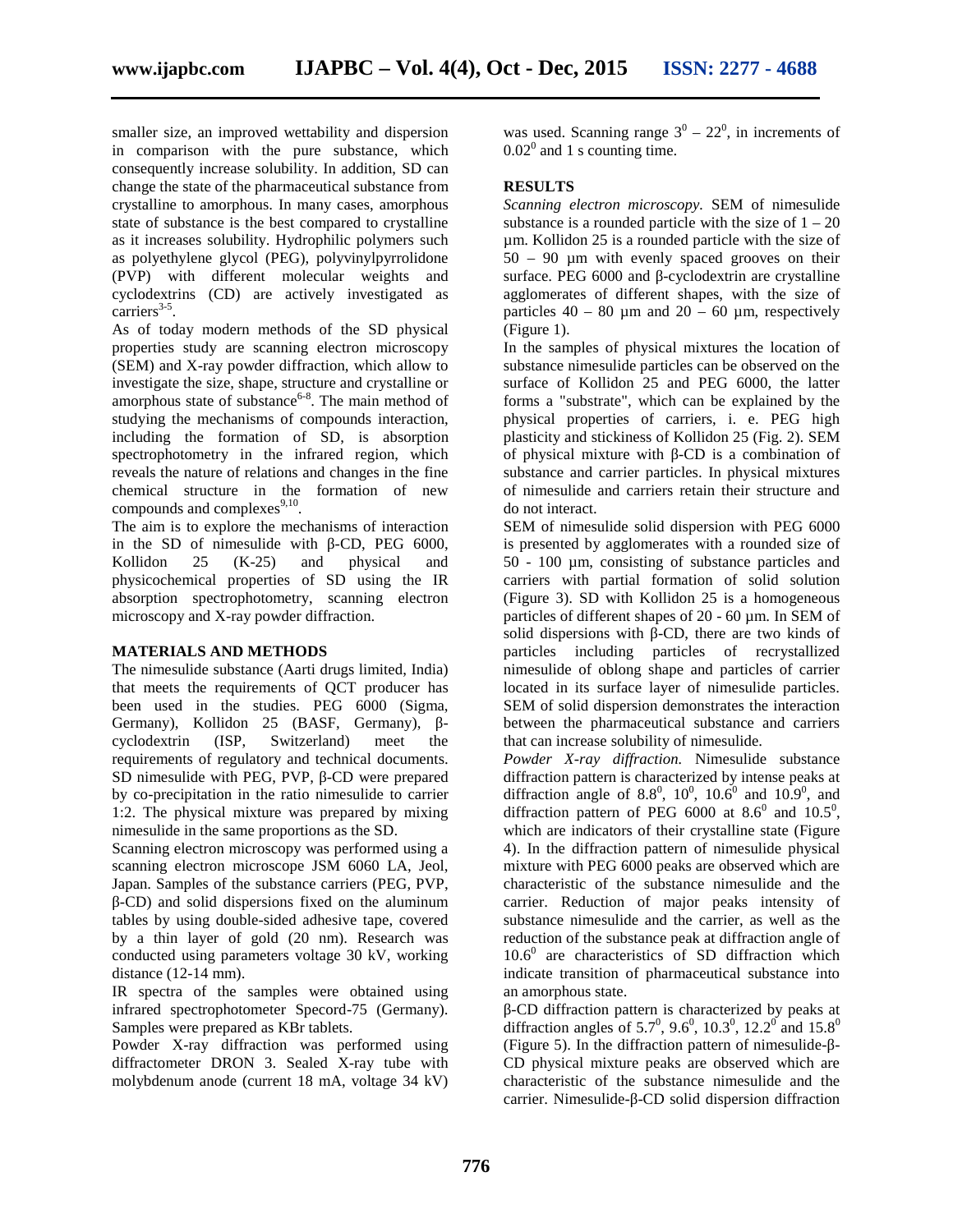is characterized by reduction in the substance nimesulide peaks intensity, which indicate at its crystallinity reduction. In the diffraction pattern of the substance diffraction angle peak offset is observed from  $8.8^{\circ}$  to  $9.1^{\circ}$  and as well as the -CD vibra peaks reduction at  $9.6^0$ ,  $10.3^0$ ,  $12.2^0$  which indicate the formation of inclusion complexes between the substance and the carrier.

Substance K-25 is in the amorphous state which can be proved by the absence of characteristic peaks in its diffraction pattern (Figure 6). In the diffraction pattern of nimesulide - K-25 physical mixture peaks are observed which are characteristic of the substance nimesulide. These peaks have lower intensity resulting from the presence of a physical mixture of the carrier. Diffraction pattern of nimesulide-K-25 solid dispersion is characterized by a significant reduction in the intensity of substance diffraction peak at the angle of  $8.8^{\circ}$  and reduction of diffraction peaks at angles of  $10^0$ ,  $10.6^0$  and  $10.9^0$  which indicates a shift in substance nimesulide amorphous state.

*Absorption spectrophotometry in the IR region*. The possibility to form complexes in SD between nimesulide and PEG 6000, K-25, -CD was predicted in the research<sup>11</sup> using semi-empirical methods of quantum chemistry. IR spectra of nimesulide is characterized by absorption bands at  $1078 \text{ cm}^{-1}$  (S=O) stretching vibrations),  $1152 \text{ cm}^{-1}$  (C-O-C bending vibrations), 1320 and 1512  $\text{cm}^{-1}$  (N=O stretching  $\cdot$ vibrations),  $3280 \text{ cm}^{-1}$  (N-H stretching vibrations). IR spectra of PEG 6000 is characterized by absorption bands at  $3448$  cm<sup>-1</sup> (OH stretching vibrations),  $2890 \text{ cm}^{-1}$  (C-H stretching vibrations),  $1100 \text{ cm}^{-1}$  (C-O-H stretching vibrations). Interaction between nimesulide and PEG 6000 does not occur in a physical mixture which reflects its IR spectra, while absorption bands intensity reduction can be observed in the IR spectra of SD which correspond to amino and nitro groups of nimesulide and hydroxyl group of PEG 6000, indicating at formation of intermolecular hydrogen bonds between the substance and the carrier (Figure 7).

IR spectra of K-25 is characterized by a strong absorption band at  $1672$  cm<sup>-1</sup> (C=O stretching vibrations),  $1287 \text{ cm}^{-1}$  (C-N stretching vibrations), 2896 cm $^{-1}$  and 1460 cm $^{-1}$  (stretching and bending vibrations of C-H, respectively),  $3480 \text{ cm}^{-1}$  (OH stretching vibrations). IR spectra of the physical

mixture repeat IR spectra of nimesulide and K-25. In the IR spectra of SD intensity reduction can be observed at absorption bands  $1320 \text{ cm}^{-1}$ ,  $1512 \text{ cm}^{-1}$ ,  $3280 \text{ cm}^{-1}$ , which correspond to nimesulide groups vibrations participating in the formation of hydrogen bonds (Figure 8). In addition there is a significant reduction in the intensity of the absorption band at 2896 cm-1 , which also indicates the interaction between the substance and the carrier in the SD.

IR spectra of -CD is characterized by absorption bands at 3388 cm<sup>-1</sup> (OH stretching vibrations), 2924  $cm^{-1}$  (C-H stretching vibrations), 1028 cm<sup>-1</sup> (C-O-C bending vibrations). IR spectra of the physical mixture are the same individual spectra of nimesulide and the carrier, which indicates a lack of interaction between the components. In the IR spectra of SD aside from absorption bands intensity reduction of the nimesulide amino and nitro groups, intensity reduction at  $2924 \text{ cm}^{-1}$  and a significant intensity reduction at  $3388 \text{ cm}^{-1}$  molecule -CD also takes place, which is a good reason to speak about the formation of inclusion complexes.

#### **CONCLUSION**

Modern method of modifying the properties of active pharmaceutical ingredients is obtaining a solid dispersions with macromolecular compounds (PEG, PVP) and cyclodextrins.

Scanning electron microscopy revealed formation of agglomerates with partial formation of solid solution in the solid dispersion of nimesulide with PEG 6000. Particles in shape, size and structure different from pure substances and carriers are obtained in solid dispersions with K-25 and -CD. Characteristic changes detected by SEM indicate at interactions between system components, but particles of different SD differ because of the nature of carrier.

X-ray powder diffraction revealed the rise of amorphous state of nimesulide and inclusion complex formation of nimesulide - -CD observed in SD of PEG 6000, K-25 and -CD.

Mechanisms of interaction of nimesulide with PEG 6000, K-25 and -CD in the SD was studied with the help of absorption spectrophotometry in the IR region. The interactions were established to occur through the formation of hydrogen bonds between amino and nitro groups of substance and hydroxyl groups of carriers.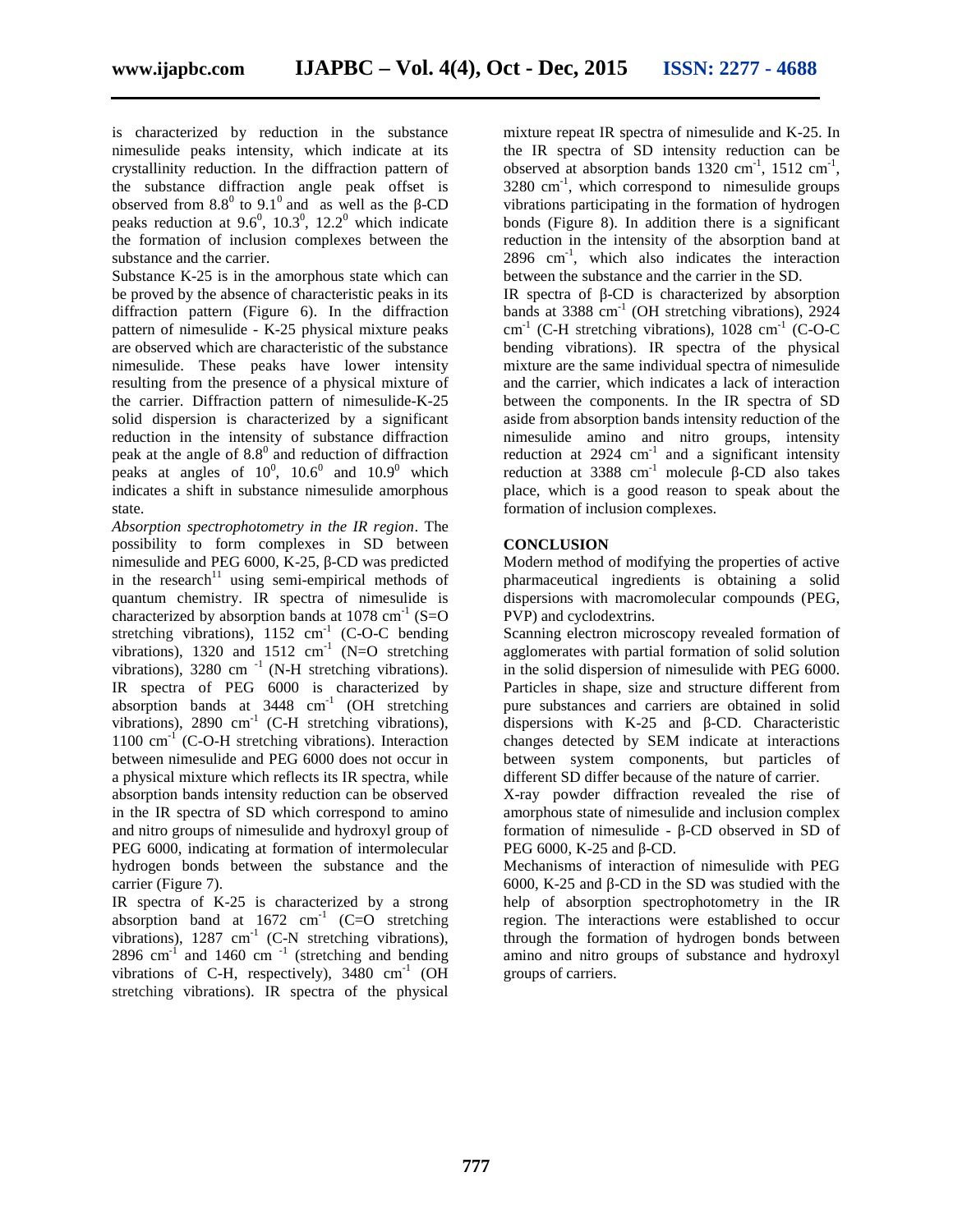

**Fig.1 SEM: A – nimesulide (x16000), B – Kollidon 25 (x330), C – -cyclodextrin (x650), D – PEG 6000 (x800)**



**Fig.2 SEM of nimesulide physical mixture with: PEG 6000 - A (x600), Kollidon 25 - B (x1000), -CD - C (x5000)**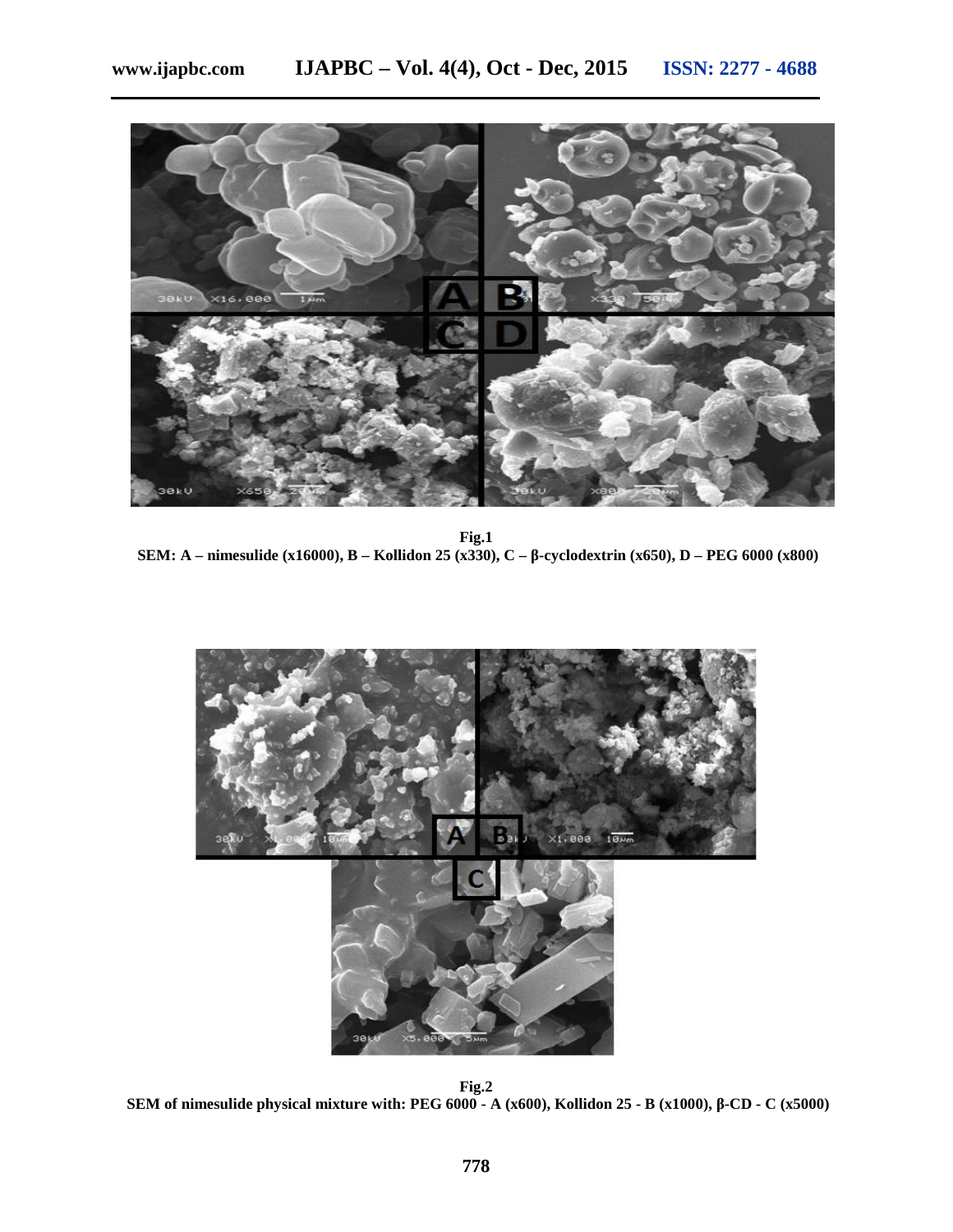

**Figure 3 SEM of nimesulide solid dispersions with: PEG 6000 - A (x200) Kollidon 25 - B (x650), -CD - C (x700)**



**Figure 4 Diffraction pattern: a - Nimesulide, b - PEG 6000, c - a physical mixture nimesulide-PEG 6000, d - SD nimesulide-PEG 6000**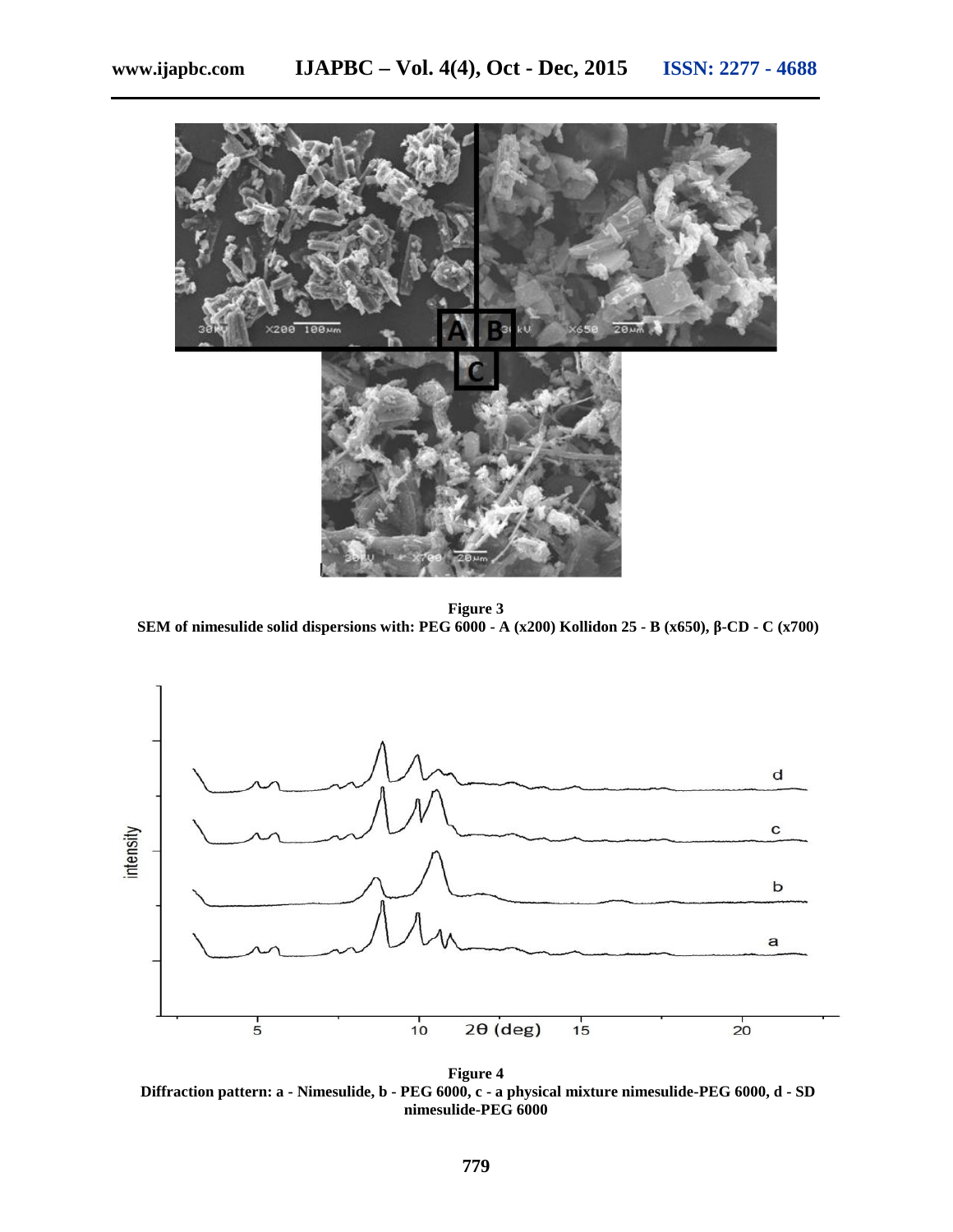**www.ijapbc.com IJAPBC – Vol. 4(4), Oct - Dec, 2015 ISSN: 2277 - 4688**



**Figure 5 Diffraction pattern: a - Nimesulide, b - -CD, c - nimesulide- -CD physical mixture, d - nimesulide- -CD solid dispersion**



**Figure 6 Diffraction pattern: a - Nimesulide, b - Kollidon 25, c - nimesulide-Kollidon 25 physical mixture, d nimesulide-Kollidon 25 solid dispersion**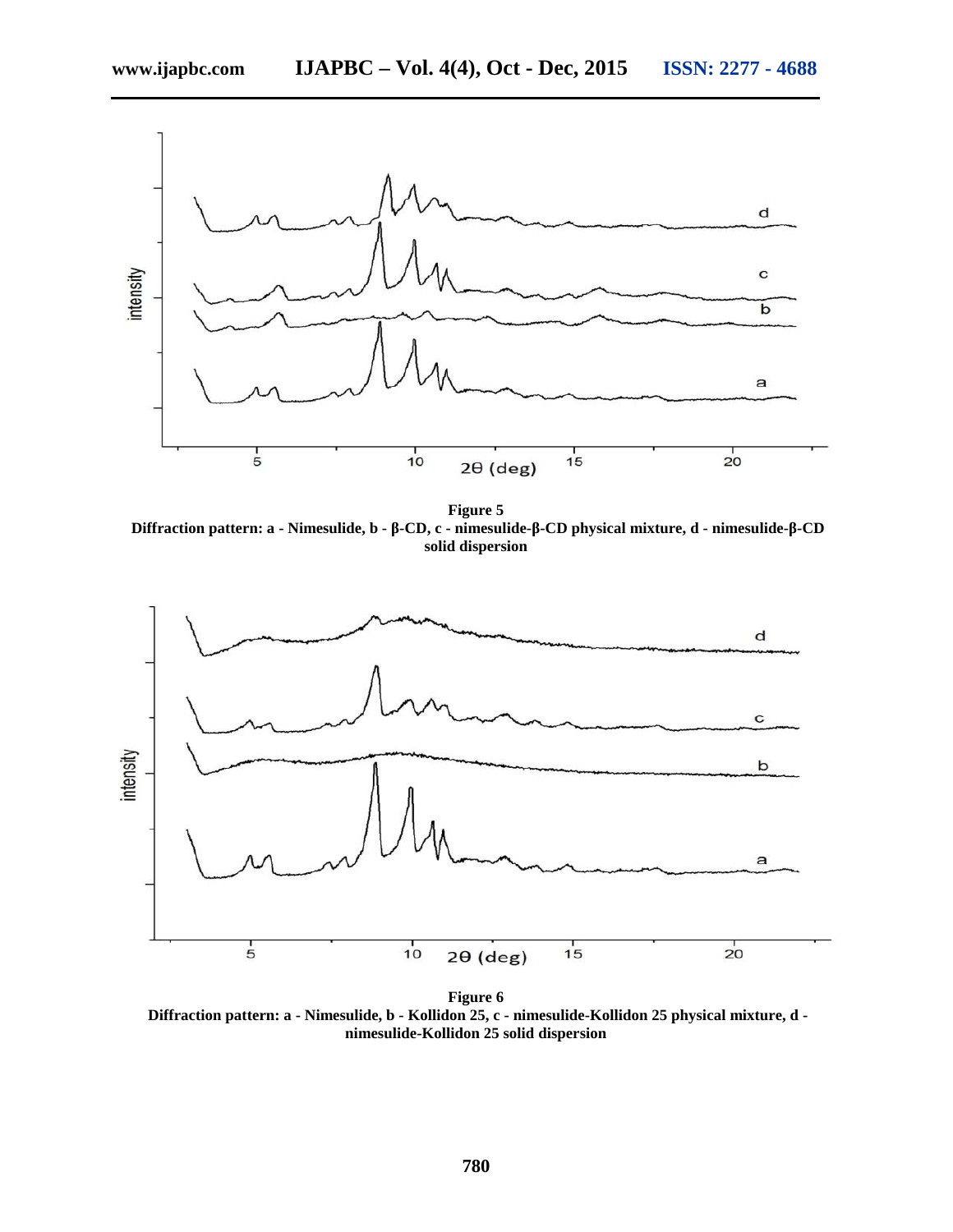

**Figure 7**

**IR spectra: a - Nimesulide, b - PEG 6000, c - nimesulide-PEG 6000 physical mixture, d - nimesulide-PEG 6000 solid dispersion**



**Figure 8 IR spectra: a - Nimesulide, b - 25 K, c - nimesulide -K-25 physical mixture, d - nimesulide -K-25 solid dispersion**